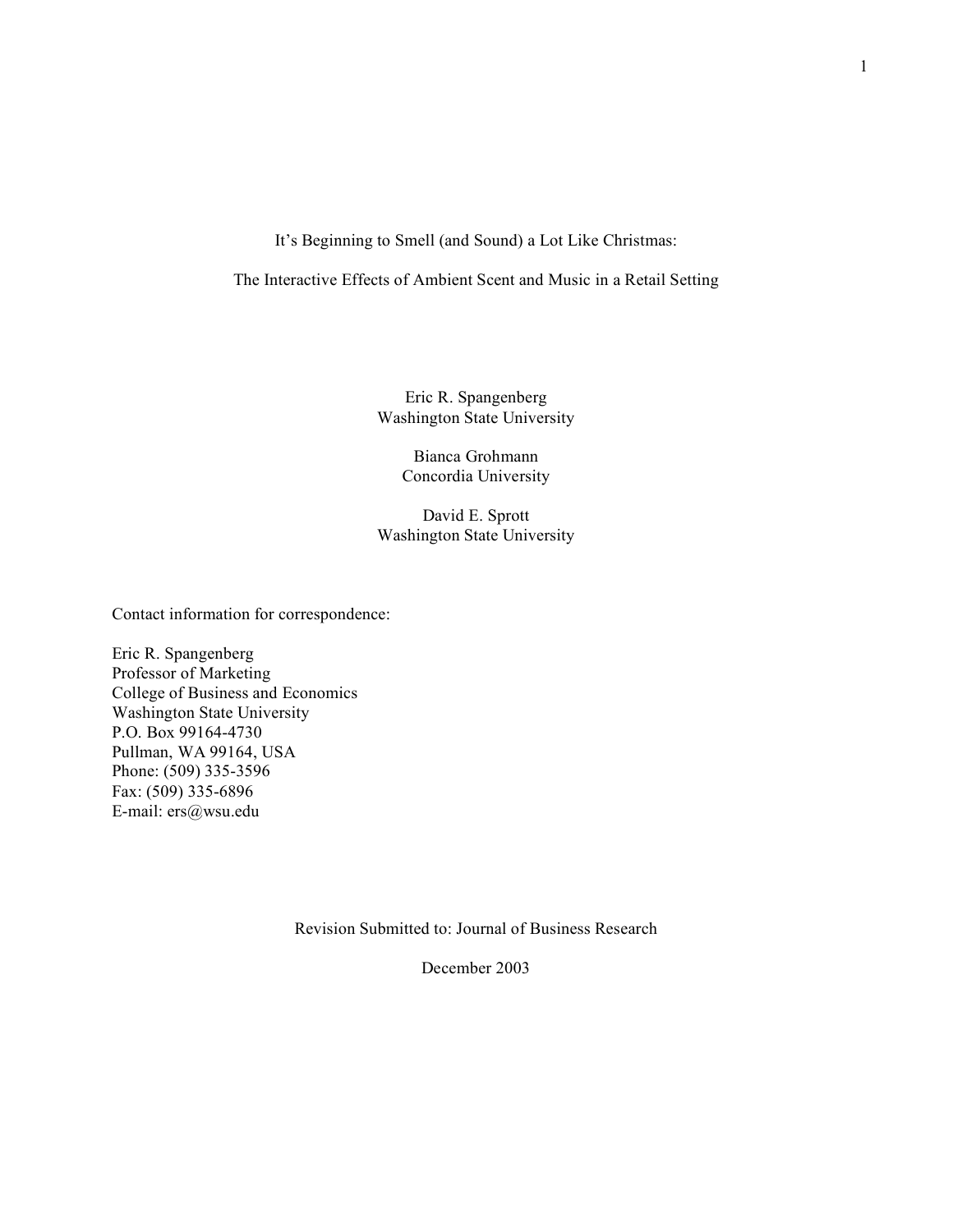### Abstract

While extant research suggests that olfactory and musical stimuli can influence individuals' perceptions and behaviors, the combined, or interactive effects of these environmental cues is not well understood. Using stimuli associated with the Christmas holiday season, this research explores the joint effects of ambient scent and music on consumers' evaluations of a store, its environment, and offered merchandise. A 2 (no scent versus Christmas scent) × 2 (non-Christmas music versus Christmas music) experimental design was implemented in a mock retail store. Results indicate that the effects of adding an ambient Christmas scent are moderated by the nature of the background music. In particular, consumers' evaluations are more favorable when the Christmas scent is in the presence of Christmas music. The presence of the Christmas scent with non-Christmas music, however, lowers evaluations. Results and implications of the findings are discussed with regard to retail practice and environmental psychology.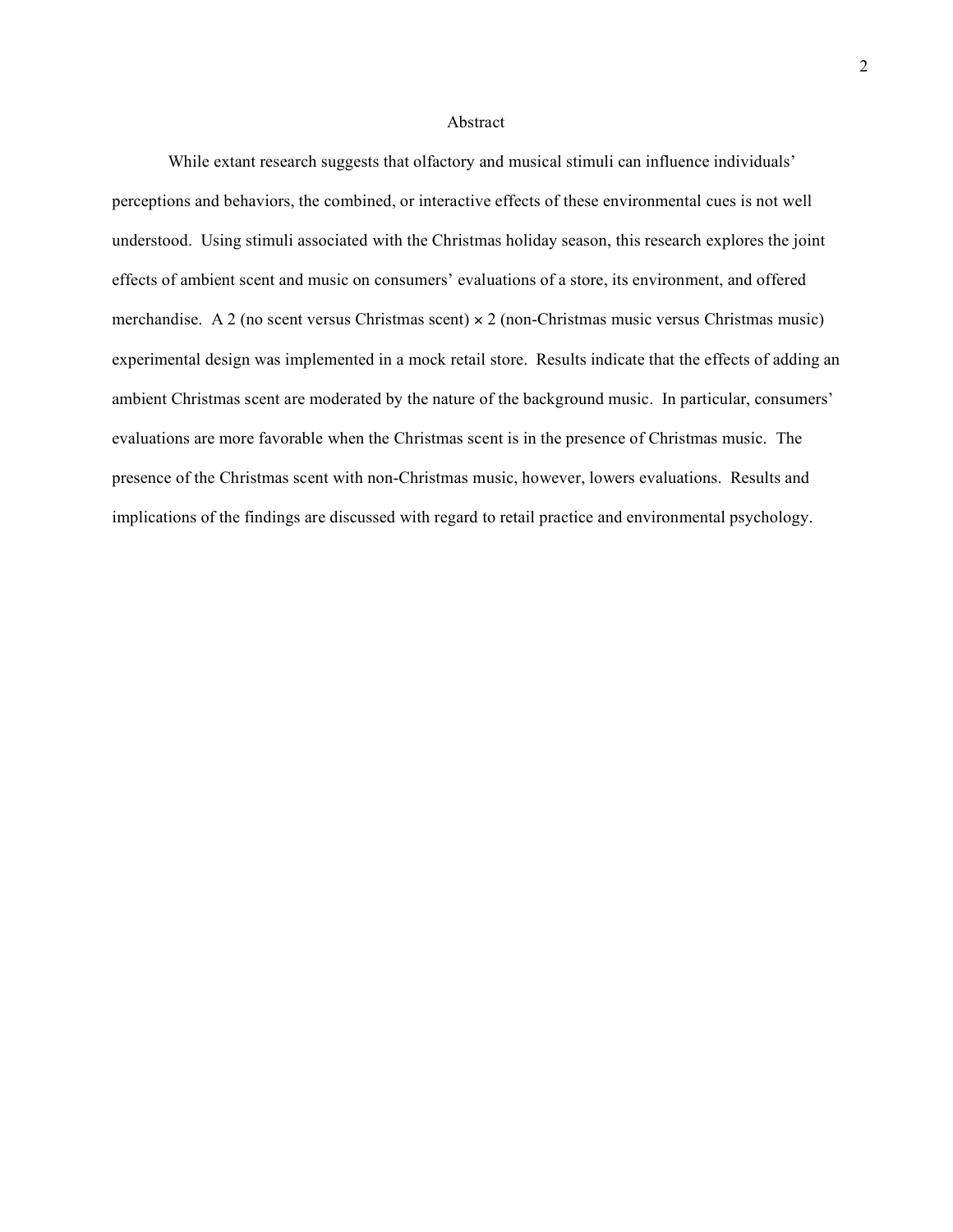It's Beginning to Smell (and Sound) a Lot Like Christmas:

The Interactive Effects of Ambient Scent and Music in a Retail Setting

"And suddenly there appeared with the angel a multitude of the heavenly host praising God, and singing, 'Glory to God in the highest, and on earth peace among men with whom He is pleased.' " (Luke 2:13-14) "And they [magi from the east] came into the house and saw the Child with Mary His mother; and they fell down and worshiped Him; and opening their treasures they presented to Him gifts of gold and frankincense and myrrh." (Matthew 2:11) New American Standard Version

In the beginning, Christmas was connected to music and scent. The more things have changed, the more they have in some ways stayed the same over the last two millennia with modern-day Christmas being associated with distinct sounds and smells. The scents of pine, cinnamon, and mulled cider join with the sounds of carolers, traditional hymns and pop holiday tunes to create the Christmas holiday season in the minds of many. In attempts to attract Christmas shoppers to their stores, retailers often implement such mainstay environmental cues to create pleasant and enticing atmospheres that evoke the spirit of the holiday season.

The use of environmental stimuli during the holiday season is a wise choice for retailers. Such a strategy is judicious given research indicating that favorable results can accrue to retailers creating pleasant store environments (e.g., Milliman, 1982; 1986; Spangenberg, Crowley, and Henderson, 1996) and the fact that many retailers' annual profitability depends on strong holiday sales. Although environmental stimuli have been found to influence shopping behavior, empirical knowledge of how these variables interact to affect shopper perceptions and actions is lacking. The current work begins to address this gap and reports results of a laboratory experiment examining the joint effects of ambient scent and music in a Christmas shopping context.

### Retail Atmospherics

Published work on the effects of environmental stimuli in retail settings found its genesis in Kotler's (1973) "atmospherics" work, introducing the view that retail environments create atmospheres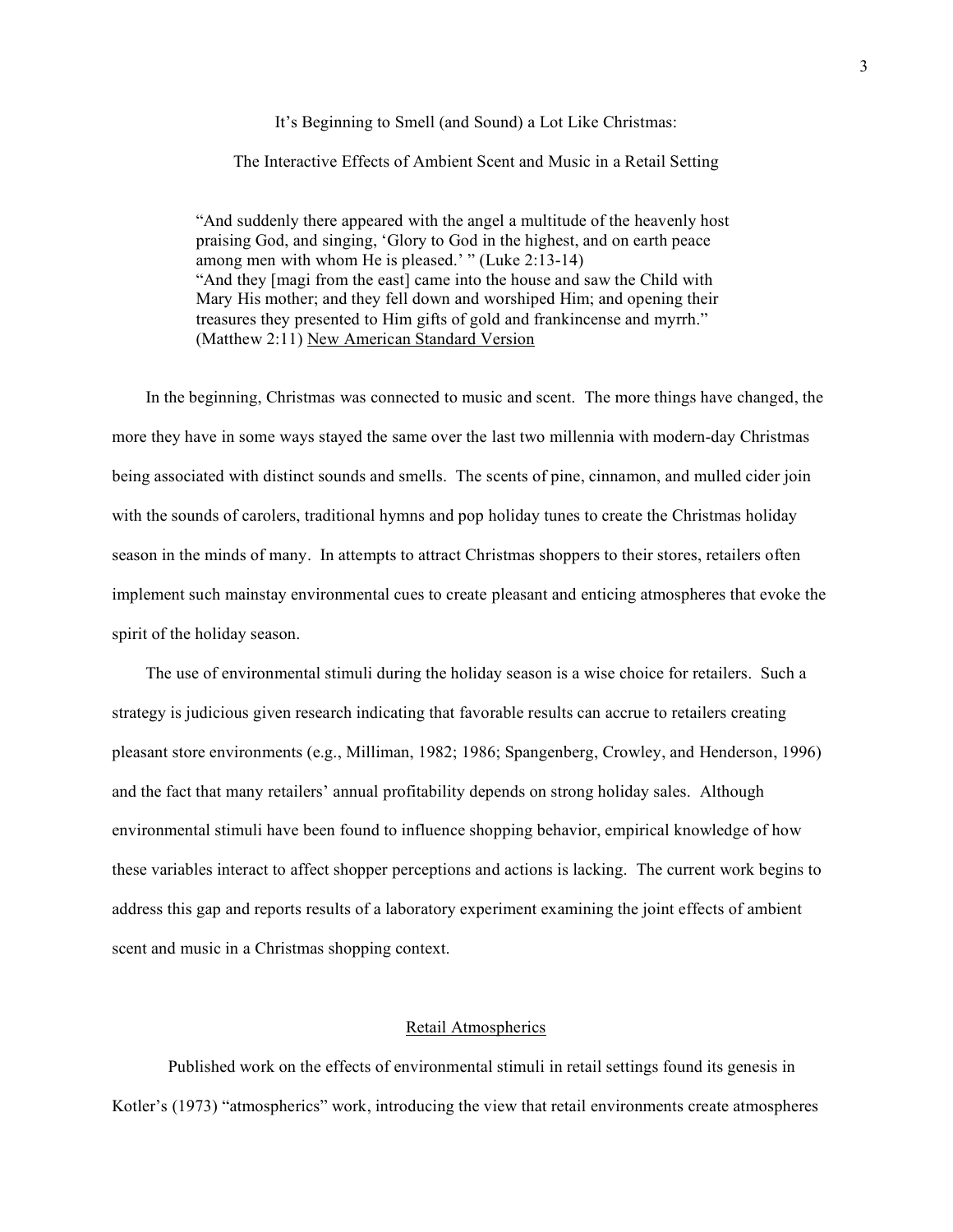that affect shopping behavior. Subsequent research has used various environmental factors (such as crowding, music, color, and olfactory cues) to create said atmospheres and has been conducted primarily in the tradition of environmental psychology. Donovan and Rossiter (1982) suggested that Mehrabian and Russell's (1974) Pleasure-Arousal-Dominance (PAD) framework could be productively used to research store environments. Their suggestion was well received with the PAD model continuing to be frequently used in marketing to capture various emotions experienced by shoppers (e.g., Machleit and Eroglu, 2000; Morrin and Ratneshwar, 2000). Within this framework, scholars have demonstrated that shopping behaviors are significantly related to emotional states and time spent in the store, propensity to make a purchase, and satisfaction with the experience (Dawson, Bloch, and Ridgway, 1990; Kellaris and Kent, 1993; Yalch and Spangenberg, 1993; Sherman, Mathur, and Smith, 1997). A variety of environmental stimuli have been investigated in prior research; the current study focuses on the interactive effects for two of these stimuli, namely ambient scent and music.

# Ambient Scent

The use of ambient scents in retail environments has been addressed by a number of studies from the perspective of both practitioners (e.g., Miller, 1991; Pacelle, 1992) and academics (e.g., Bone and Ellen, 1999; Spangenberg et al., 1996). While specialty stores often rely on the inherent scents of their product lines to attract customers (e.g., bath shops and candy stores), many retailers have begun to rely on ambient scents not associated with any particular product to attract customers and influence them once in the store environment.

Extant literature supports the notion that pleasantly scented environments elicit approach behaviors while unpleasant environments elicit avoidance behaviors (Bone and Ellen, 1999). Pleasantness, however, may not be enough to predict approach or avoidance in a retail setting (cf. Spangenberg et al., 1996). As demonstrated by Spangenberg, Sprott, Grohmann and Tracy (2003), pleasant ambient scents can fail to have the desired effect if they are incongruent with consumers' expectations or preferences regarding a retail store and its merchandise. While retailers obviously do not want to risk inclusion of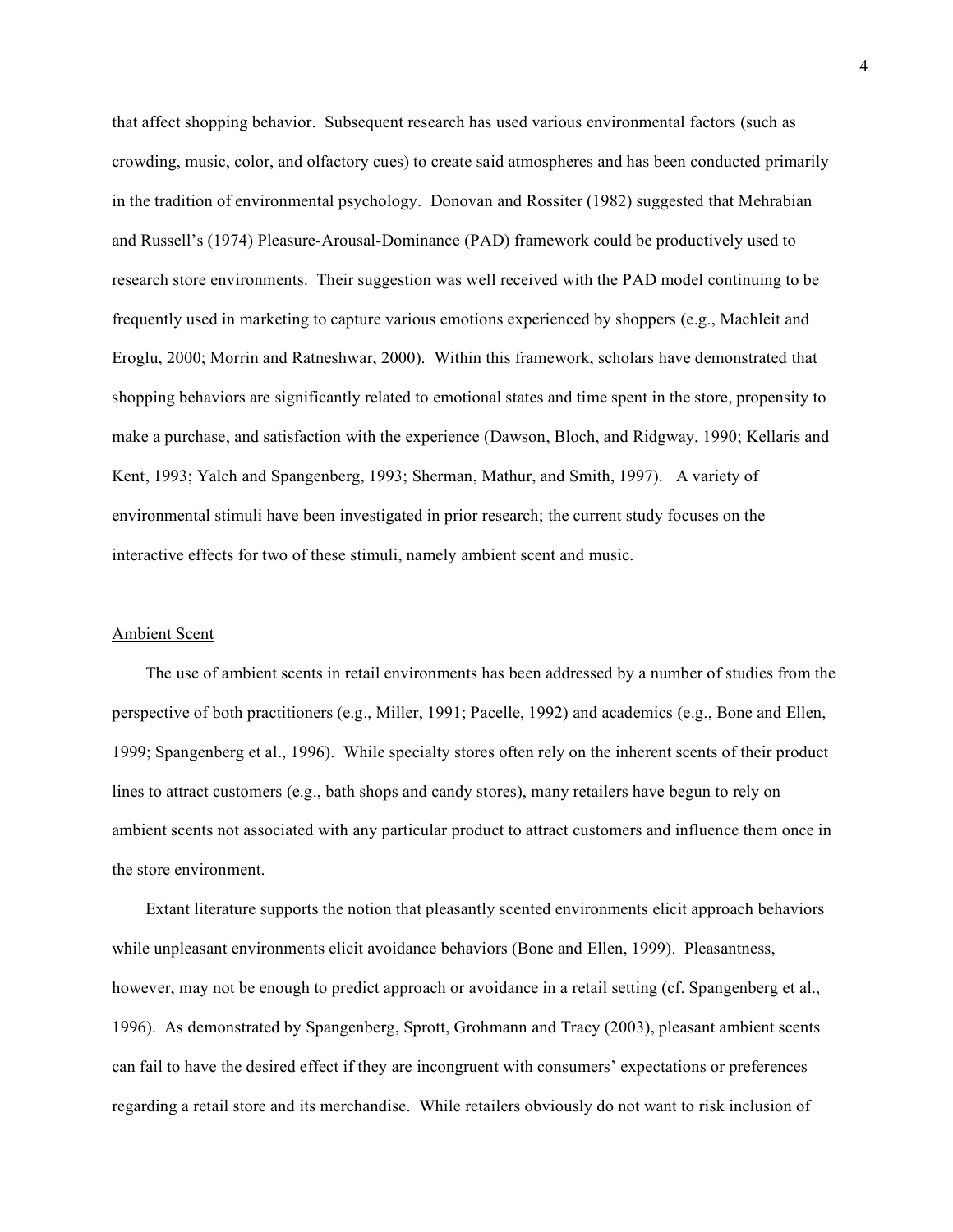unpleasant environmental cues, these authors' findings suggest that "appropriateness" (or congruence; cf., MacInnis and Park, 1991) of the scent is a critical consideration when retailers are implementing environmental stimuli. That is, to be successful, olfactory cues should be pleasant and also ought to "fit" with other components of the environment into which they are diffused. When an olfactory cue is incongruent, or fails to "fit" the context within which it is encountered, consumer cognition is perhaps taxed to the point of inhibiting attitude formation (Pomerantz, 1981). Thus, an odor may be objectively judged as pleasant, if it is not contextually congruent, however, counterproductive consumer evaluations (from the standpoint of the retailer) may result.

#### Music

Music is another environmental cue demonstrated to affect consumer behavior. Several studies have demonstrated that music can affect mood (e.g., Yalch and Spangenberg, 1988; 1990; 2000), perceptions of time (e.g., Kellaris and Altsech, 1992; Kellaris and Kent, 1992), sales in food services (e.g., North and Hargreaves, 1998), interactions between buyers and sellers (e.g., Dubé, Chebat and Morin, 1995), product selection (e.g., North, Hargreaves and McKendrick, 1999) as well as actual shopping times and associated purchase quantities (e.g., Milliman, 1982; 1986). Together, these findings suggest that musical stimuli are a powerful means of influencing consumers' affective responses in retail environments, thereby influencing evaluations of, and behaviors within retail settings.

As with olfaction, extant research suggests that the effect of musical stimuli on consumer perceptions is moderated by congruency between the music and marketing stimuli (North et al. 1999; Kellaris and Powell Mantel, 1996; Hung, 2000). For example, North et al. (1999) demonstrated that French wines sold better when paired with congruent (i.e., French) music than with incongruent (i.e., German) music; a similar pattern held for German wines. What remains unknown is how music interacts with other easily manipulated environmental variables like olfactory stimuli, an issue to which we now turn.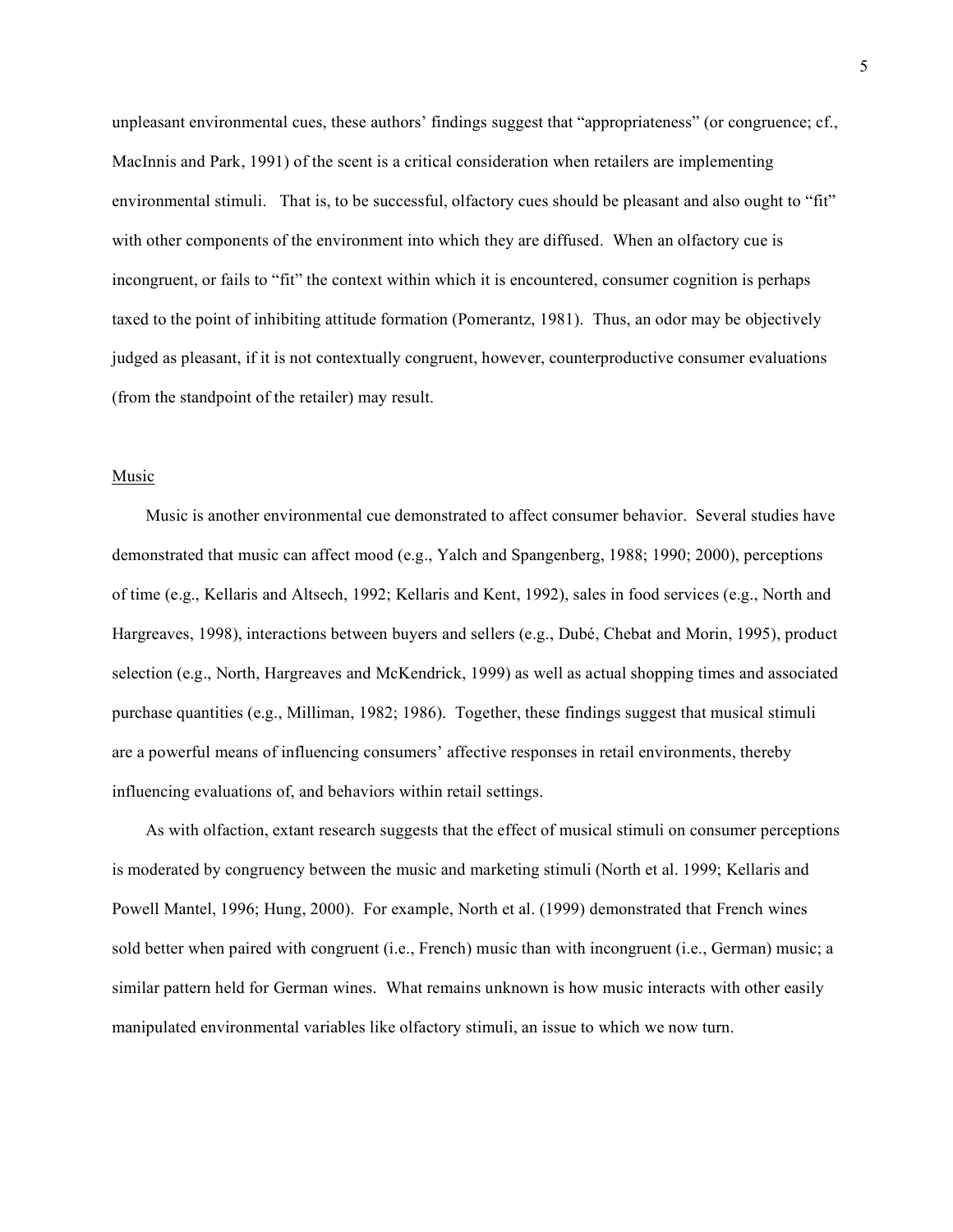### Interaction of Ambient Scent and Music

The interaction of environmental cues is a normatively important and theoretically interesting area of research that has received little scholarly attention. In an effort to close our knowledge gap in this area, the current experiment investigates the interaction between the retail atmospheric factors of ambient scent and music.

As noted above, olfaction research has stressed the positive consequences of consistency between olfactory cues and other variables important to marketers. We know specifically that scents are effective in influencing consumers' perceptions and decisions (1) when they are appropriate for, or congruent with the product per se (Bone and Jantrania, 1992), (2) when they are used as ambient scents that are congruent with a product class in a decision making context (Mitchell, Kahn, and Knasko, 1995), or (3) when they are congruent with the consumer's gender (Spangenberg, et al. 2000). Similarly, with regard to music, we know that (1) congruency between a musical selection and a product affects purchase behavior (North et al. 1999), (2) arousal states and approach behaviors are moderated by congruity between musical cues and other marketing stimuli (e.g., Kellaris and Powell Mantel, 1996; Yalch and Spangenberg, 1990), and (3) derived meaning is effected by congruency between musical and visual elements of marketing stimuli (Hung, 2000). Thus, following these published effects we expect that consistency between ambient scent and music in a retail setting will affect consumer perceptions and evaluations therein. As discussed earlier, extant literature focusing on single environmental cues suggests that both olfactory cues and music can elicit affective responses resulting in approach (or avoidance) behaviors. An accessibilitydiagnosticity perspective regarding the effects of olfactory cues (Bone and Ellen 1999) suggests that the effect of ambient scent on consumer responses is likely to be enhanced by the presence of congruent music for the following reasons: First, the presence of congruent music will facilitate consumers' identification of the ambient scent and result in greater accessibility of scent-related feelings, thoughts, and experiences (Mitchell, Kahn, and Knasko 1995). In the case of familiar and pleasant ambient scents, this will result in more positive affect and stronger approach behavior. Second, when ambient scent is congruent with other environmental cues such as music, it is more likely to be perceived as diagnostic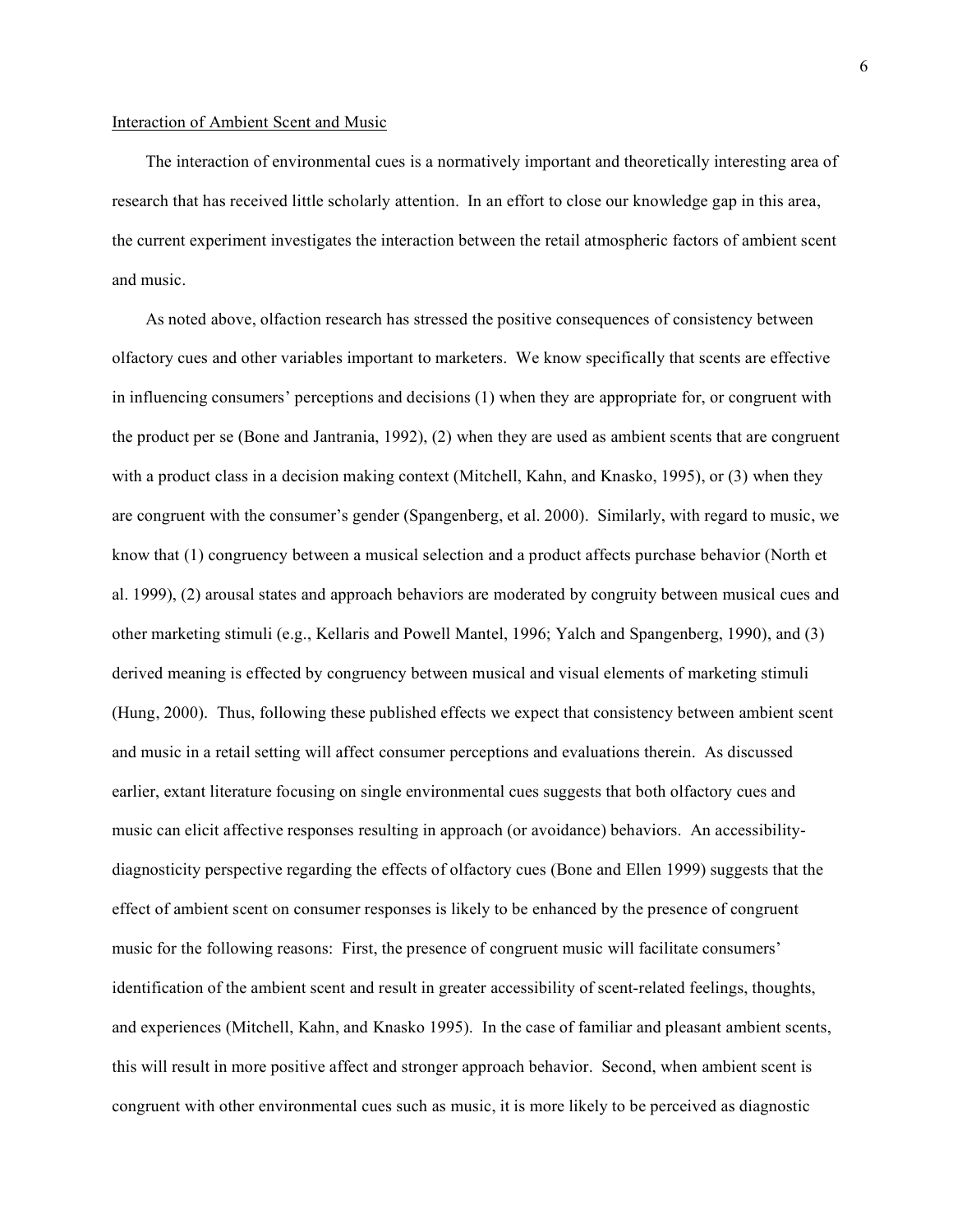information of the retail environment, as they are part of atmospherics (Bone and Ellen, 1999). Ambient scent is therefore given more weight in the evaluation of the retail environment, as well as the merchandise (at least to some extent). The presentation of ambient scents incongruent with music cues, on the other hand, could lead to cognitive interference (Mitchell, Kahn, and Knasko, 1995)

We therefore predict an interaction between scent and music such that the addition of an ambient scent to a retail environment will have positive effects on consumer evaluations (of the store, the store environment, and the merchandise offered) when in the presence of congruent musical stimuli. Conversely, consumer evaluations will be affected negatively when the addition of an ambient scent occurs in the presence of incongruent musical stimuli.<sup>1</sup> To test this hypothesis, we used the context of a Christmas retail environment where incongruence between these two environmental cues may occur due to a lack of retailer diligence.

#### Method

# Design and Sample

A 2 (no scent versus Christmas scent) × 2 (non-Christmas music versus Christmas music) full factorial design was implemented to test the hypothesis. The study was conducted in a lab environment, where olfactory and musical stimuli, as well as the participants' exposure to images related to a retail environment, could be controlled.

The sample for the experiment consisted of 140 undergraduate students who participated in the study for course credit. The participants were of North American birth who currently exchange gifts during the Christmas holiday season. Participants ranged in age from 20 to 55 ( $M = 21.4$  years) and were equally distributed across the genders (50.7% female). Due to incomplete responses, 10 participants were not included in the analyses. This resulted in a final sample of 130.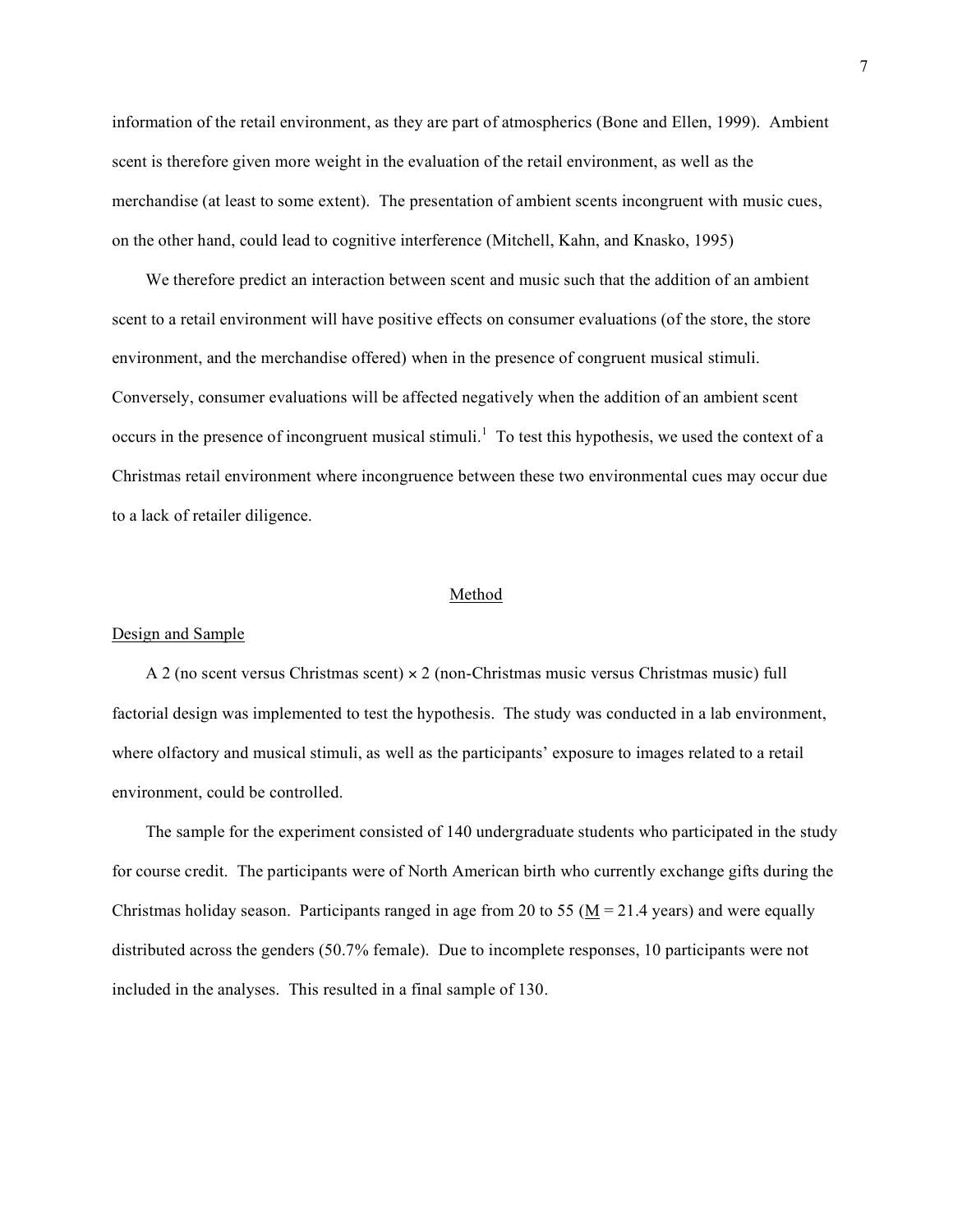### Independent Variables

Olfactory Stimuli. A pretest was conducted to determine a pleasant ambient scent that would remind participants of the Christmas holidays. Twenty-three undergraduate students evaluated a series of nine scents. The scents were commercially available room sprays, including: Apple Spice Cinnamon, Autumn Blend, Enchanted Christmas, Grecian Pear, Mulberry, Refreshing Citrus, Sensual Rose, Solace, and Vanilla.

For the pretest, three splashes of each scent were applied to two cotton balls, which were then placed in sealed, plastic vials. The vials were colored and numbered to prevent the subjects from being able to distinguish the scents on the basis of their color or name. Subjects were asked to open in random order one vial at a time and to evaluate each scent. While the method of exposure (vial versus diffusion) in pretest and main study differed, we were nevertheless followed the Spangenberg et al. (1996) procedure in order to identify scents that were familiar to consumers and strongly associated with Christmas.

Participants rated each scent in terms of pleasantness ("bad/good," "unfavorable/favorable," "negative/positive"; Cronbach's  $\alpha$  = .97), intensity ("very weak/very strong"), and familiarity ("very unfamiliar/very familiar"). Individuals also indicated to what extent a particular scent reminded them of Christmas using a four-item, Likert-type scale developed for this pretest ("It is likely that I would encounter this scent in a store at Christmas time," "This scent reminds me of the holiday season," "When I smell this scent, I think about Christmas and the holidays, " and "This scent captures the spirit of Christmas;" Cronbach's  $\alpha$  = .97). All questions were measured with seven-point scales.

A repeated measures MANOVA indicated significant differences regarding the strength of association between a particular scent and the Christmas holidays, multivariate  $\underline{F}(8, 11) = 13.37$ ,  $\underline{p} < .01$ . Based on these results, two scents were selected for additional consideration. These scents were strongly associated with Christmas and included Apple Spice Cinnamon ( $\underline{M} = 5.91$ ,  $\underline{SD} = 1.76$ ) and Enchanted Christmas (M = 5.53, SD = 2.08), t (22) = .35, p > .72. Additional measures collected in the pretest (scent pleasantness, familiarity, and intensity) then were analyzed to determine if any differences existed between these scents. There were no differences on familiarity and intensity ( $p > .18$ ). Differences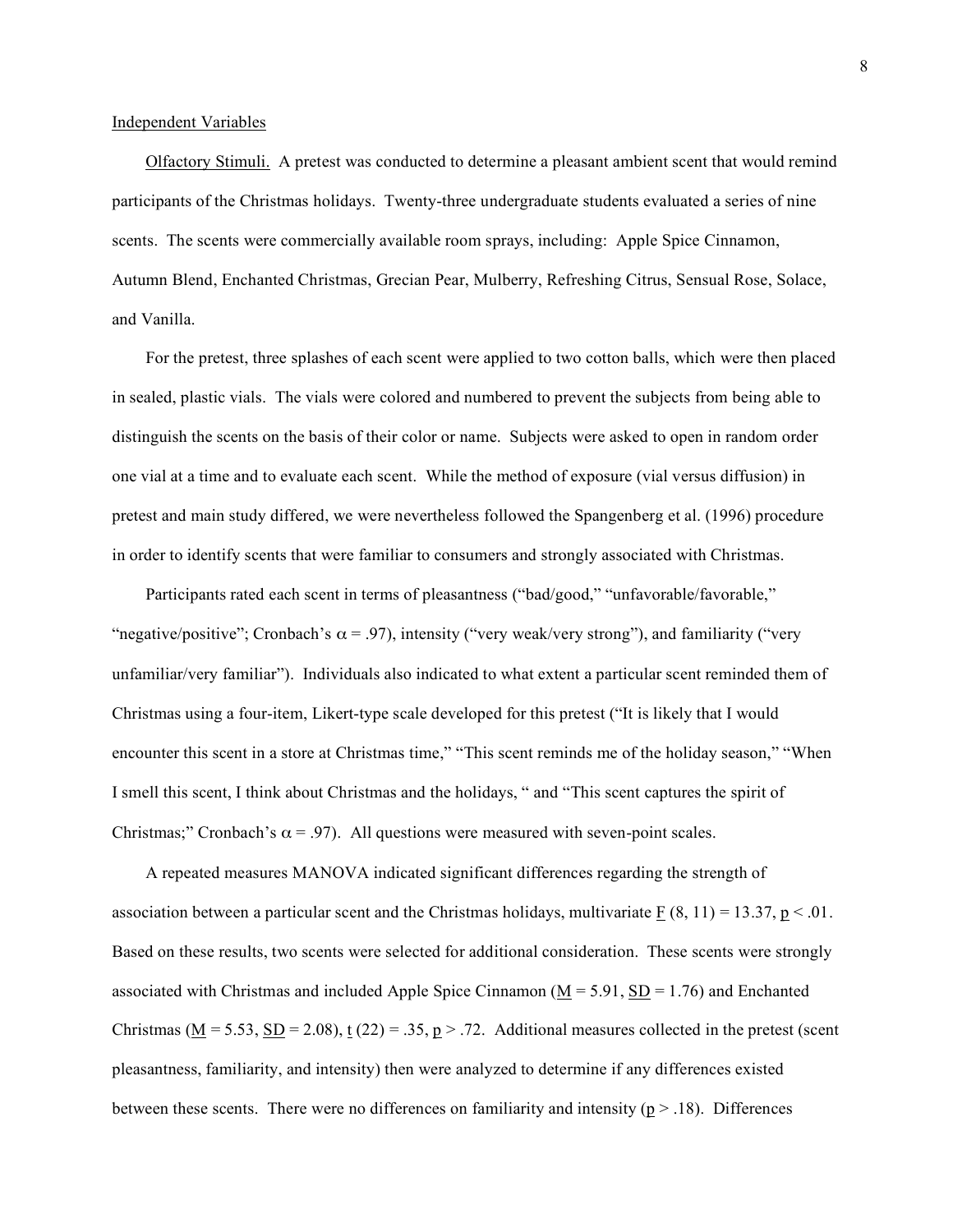emerged for pleasantness, however, such that Apple Spice Cinnamon  $(M = 5.99)$  was a scale-point more pleasant than Enchanted Christmas ( $\underline{M} = 4.99$ ),  $\underline{p} < .01$ . We selected Enchanted Christmas as our focal scent.

In the main experiment, the ambient scent factor consisted of two levels: no scent and Christmas scent. In the no scent condition, no olfactory stimuli were employed. The Christmas scent condition was created using the room spray Enchanted Christmas (produced by Greenleaf). About five minutes before the subjects entered the lab where the experiment was held, three sprays of this Christmas scent were introduced into the room, such that there was enough time for the scent to diffuse throughout the room before the experiment started. The lab facilities required that each odor condition be collected during one entire day, the lab was thoroughly ventilated and cleaned between conditions (a commercial scent neutralizer was also used).

Music Stimuli. The music factor in our experiment was comprised of two levels: non-Christmas music and Christmas music. In order to reduce error variance in the experiment, the music stimuli included two different CDs by the same artist. In the non-Christmas condition, the music included Amy Grant's "Heart in Motion" (1991; Tracks 1 thru 8). For the Christmas music condition, Amy Grant's "Home for Christmas" (1992; Tracks 7 thru 12) was selected. In both conditions, the music was started before participants entered the lab facilities, so that individuals were not alerted to the role of music in the experiment. The order in which the music manipulations were executed was rotated within each day of data collection.

### Procedure

Data collection took place over two days between the Halloween and Thanksgiving holidays. Individuals participated in the experiment in groups of 5 to 20. Before individuals entered the lab, the experimenter implemented the appropriate olfactory and music manipulations. Research participants, upon arrival, were provided with an instruction sheet that was read aloud by the experimenter. The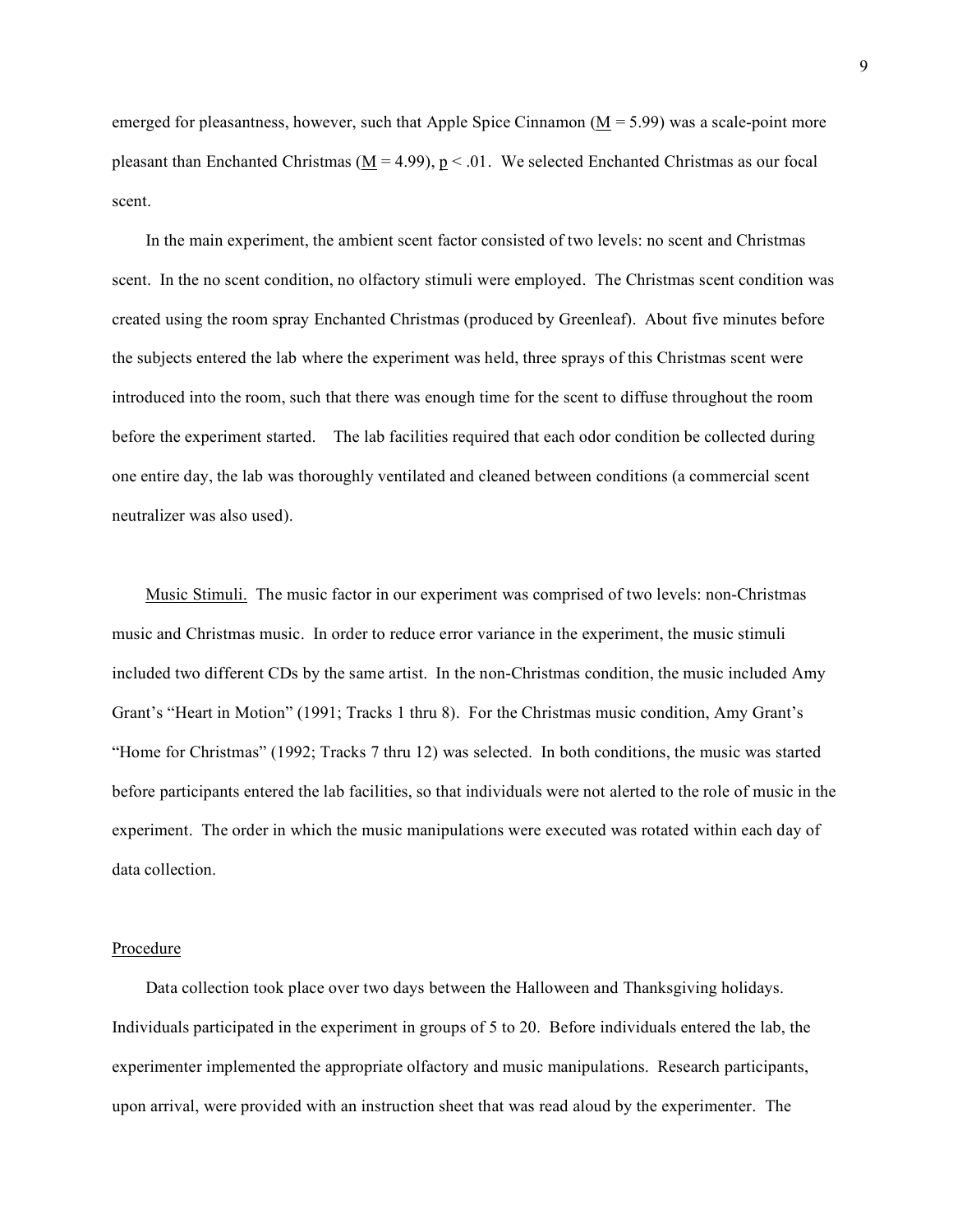instructions included a cover story indicating that the purpose of the study was to provide feedback to an unidentified retail chain considering opening a new department store. More specifically, the supposed purpose of the study was to determine whether there was a market for this chain in the local area and how consumers would feel about the store and its merchandise.

After reading the instructions, subjects were shown a series of 80 slides (for three seconds each) depicting a wide variety of merchandise offered by a typical department store. These slides were of a store located in a shopping mall approximately 100 miles from the study's location. To further prevent recognition of the photographed store, clues as to the identity of the store (e.g., signage or store brands) were carefully avoided. After the slide presentation, subjects were given a questionnaire containing dependent measures, manipulation checks, demographics, and a check for hypothesis guessing.

### Dependent Variables

The focal dependent variables, broadly categorized, included participants' evaluations of (1) the retail environment, and (2) the store and its merchandise. All measures (detailed below) were based on prior research and included the summed averages of the items for each scale. Unless otherwise noted, all items employed nine-point scales.

Evaluations of the environment included Mehrabian and Russells' (1974) PAD measure and Fisher's (1974) environmental quality scale. The PAD measure comprises three separate dimensions, namely pleasure (Cronbach's  $\alpha$  = .95), arousal (Cronbach's  $\alpha$  = .76), and dominance (Cronbach's  $\alpha$  = .83). Each of these dimensions was assessed using six semantic differential items (e.g., "unhappy/happy" and "unsatisfied/satisfied" for pleasure, "calm/excited" and "relaxed/stimulated" for arousal, and "guided/autonomous" for dominance). Environmental quality (Cronbach's  $\alpha$  = .97) was assessed with Fisher's (1974) thirteen semantic differential items (e.g., "unattractive/attractive," "negative/positive," "dull/bright") and the additional item ("unpleasant/pleasant") used by Spangenberg et al. (1996).

Evaluations of the store and its merchandise included measures of attitude toward the store (Cronbach's  $\alpha$  = .97), attitude toward the merchandise (Cronbach's  $\alpha$  = .97), and a single-item measure of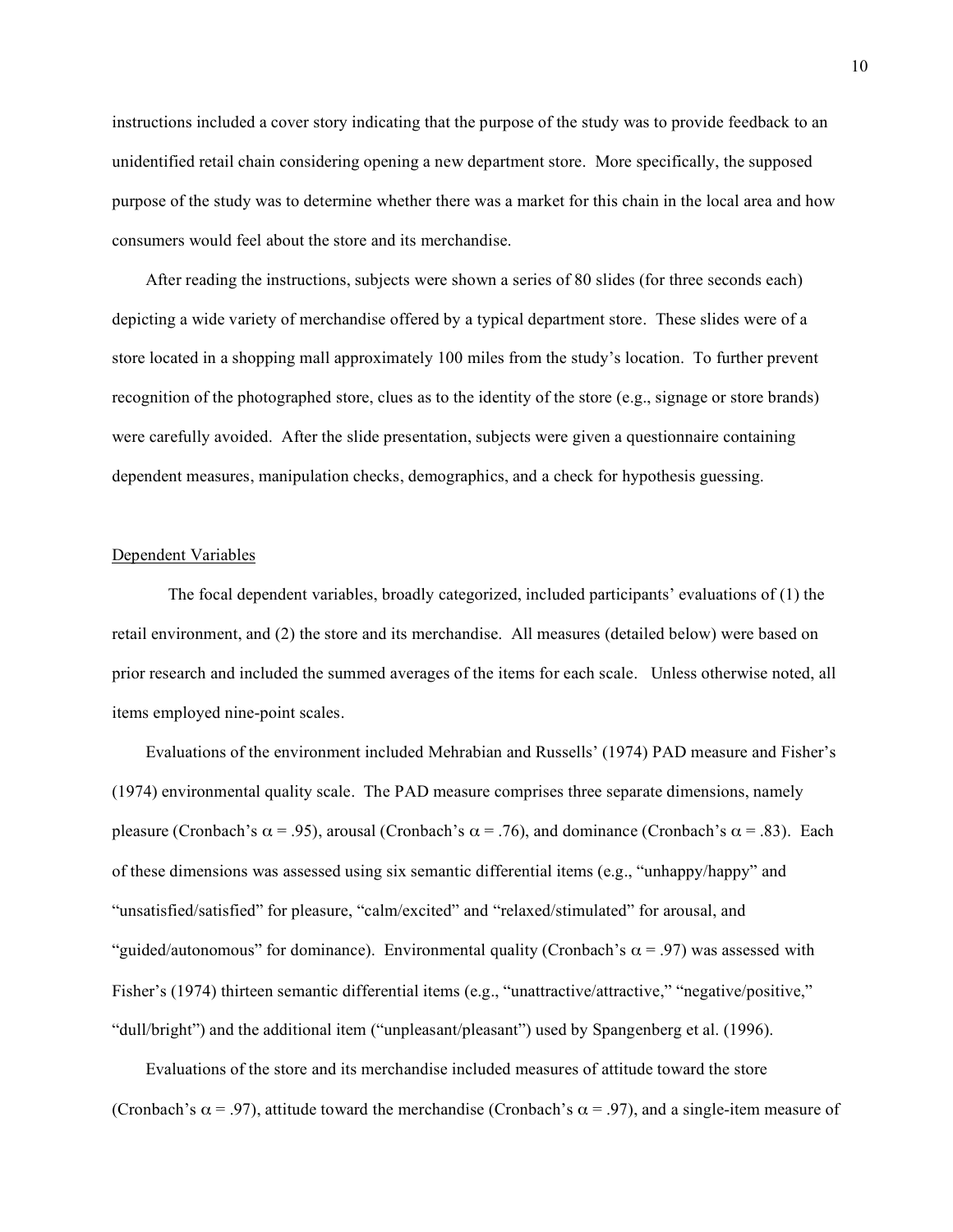intentions to visit the store. Attitude toward the store was measured on a five-item, semantic differential scale with the anchors "bad/good," "unfavorable/favorable," "negative/positive," "dislike/like" and "outdated/modern" (Spangenberg, et al., 1996). Merchandise evaluation was assessed on a five-item, semantic differential scale anchored "bad/good," "unfavorable/favorable," "negative/positive," "unpleasant/pleasant," "low quality/high quality," and "unattractive/attractive" (Spangenberg et al., 1996). The measure of intentions to visit the store consisted of a question asking: "How likely is it that you would visit the store?" anchored with "very unlikely/very likely."

# **Manipulation Checks**

The manipulation check for ambient scent consisted of two parts. First, research participants were asked to indicate whether they noticed a scent in the room where the experimental session was held. As expected, individuals in the Christmas scent condition were more likely to have noticed a scent than those in the no scent condition,  $\underline{X}^2 = 68.01$ ,  $\underline{p} < .01$ . Participants in the Christmas scent condition then completed a three-item scale measuring the association of the ambient scent with the Christmas holiday season ("It is likely that I would encounter this scent in a store at Christmas time," "This scent reminds me of the holiday season, " and "When I smell this scent, I think about Christmas and the holidays," on nine-point scales; Cronbach's  $\alpha$  = .90). For individuals in the scented environment, the mean value on this scale was  $6.92$  (SD = 1.79), which was significantly different than the scale midpoint, t (56) = 8.10, p < .00. Overall, the manipulation of ambient scent was considered successful.

A second manipulation check was administered to evaluate the success of the music manipulation. For both the non-Christmas and Christmas conditions, subjects completed a three-item scale measuring the strength of the association between the music and the Christmas holidays ("It is likely that I would encounter this music in a store at Christmas time," "This music reminds me of the holiday season," and "When I hear this music, I think about Christmas and the holidays," on nine-point scales; Cronbach's  $\alpha$  = .96). The mean score on this scale was higher in the Christmas music condition (M = 7.80,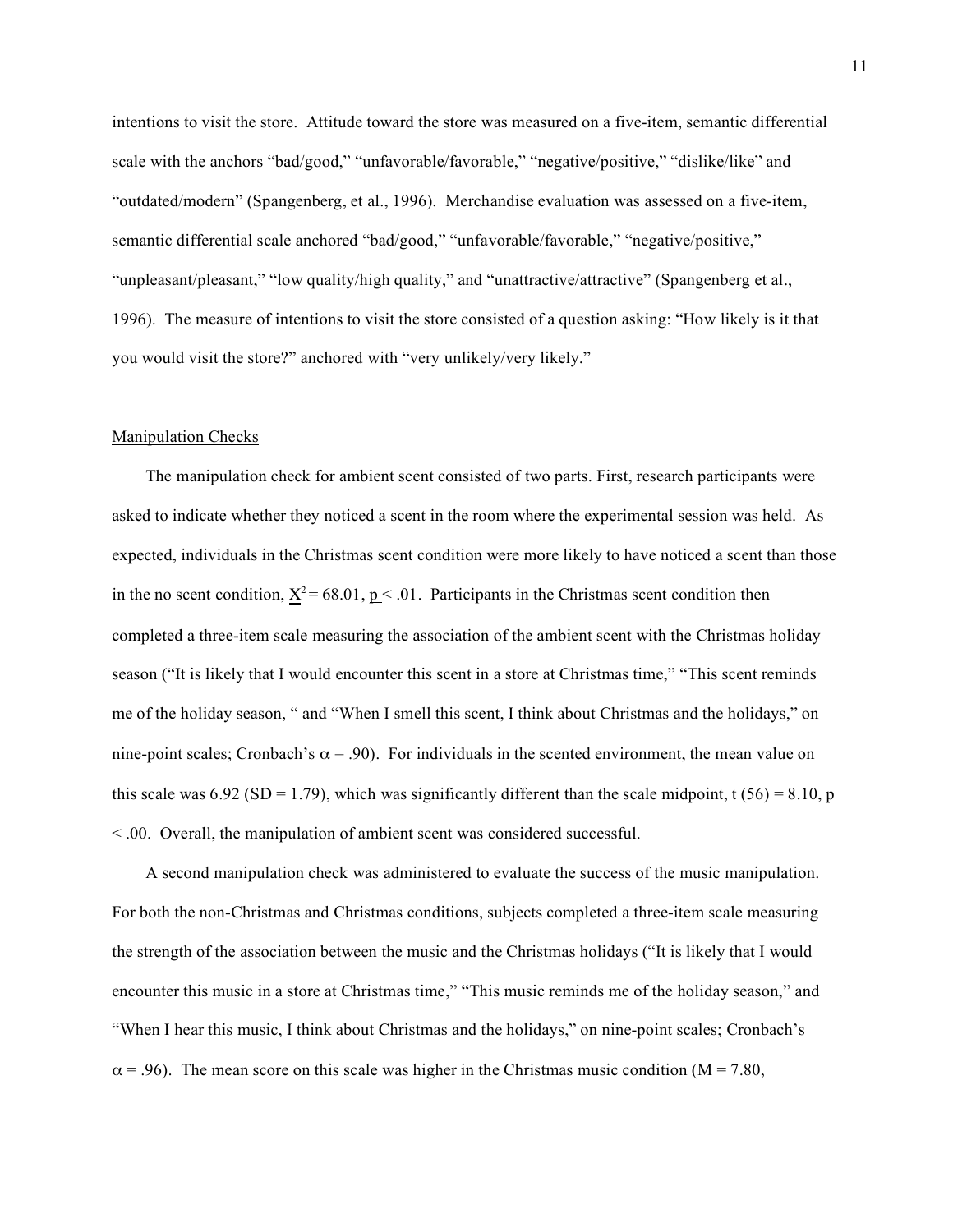SD = 1.94) than in the non-Christmas condition (M = 2.82, SD = 1.79), t (134) = 15.53, p < .01. Thus, the experimental music manipulation also was successful.

#### Results

The effects of scent and music on the focal dependent variables were assessed using a MANOVA model. The analysis indicated no significant multivariate or univariate main effects of scent (all  $p's > .16$ ) or music (all  $p's > .21$ ). The multivariate interaction effect of scent and music, however, was significant, multivariate F (7, 120) = 3.01,  $p < 0.01$ . The univariate analyses indicated that the interaction of ambient scent and music had significant effects on all dependent measures (all  $p < .05$ ). The results of these analyses and descriptive statistics for the study are summarized in the Table.

### [Insert Table about here]

The overall pattern of means for the dependent variables indicate that the addition of the ambient Christmas scent led to more favorable evaluations when Christmas music was being played, and had no effect or, in some cases, led to less favorable evaluations when non-Christmas music was being played. Follow-up univariate contrasts support this interpretation.

In particular, an ambient Christmas scent in the presence of Christmas music (as compared to no scent and Christmas music) led to more favorable store attitudes,  $\underline{F}(1,62) = 5.22$ ,  $\underline{p} < .05$ , stronger intention to visit the store,  $\underline{F}(1,62) = 4.18$ ,  $\underline{p} < .05$ , greater pleasure,  $\underline{F}(1,62) = 7.04$ ,  $\underline{p} < .02$ , greater arousal,  $F(1,62) = 3.50, p < .08$ , greater dominance,  $F(1,62) = 7.64, p < .02$ , and a more favorable evaluation of the environment,  $\underline{F}(1,62) = 4.42$ ,  $\underline{p} < .05$ . There was no effect with regard to attitudes toward the merchandise,  $\underline{F}(1,62) = .70$ ,  $\underline{p} > .40$ . In contrast, an ambient Christmas scent in the presence of non-Christmas music (as compared to no scent and non-Christmas music) had no effect on individuals' pleasure,  $F(1,64) = 1.82$ ,  $p > .17$ , arousal,  $F(1,64) = 1.53$ ,  $p > .21$ , or perceptions of the environment,  $\underline{F}(1,64) = 1.83, \underline{p} > .17$ . Indeed, the addition of a Christmas odor in the non-Christmas music condition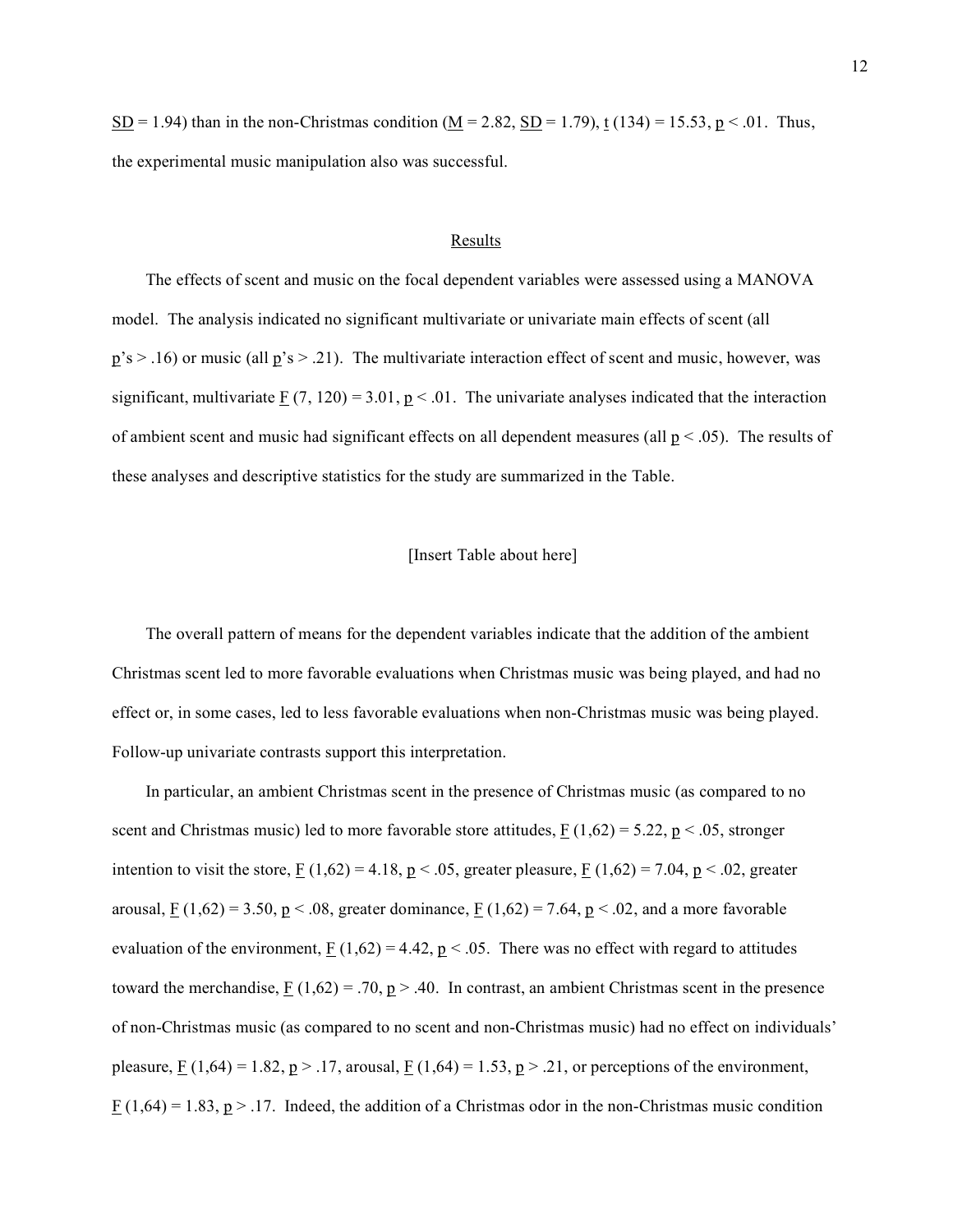led to less favorable store attitudes,  $\underline{F}$  (1,64) = 4.19,  $\underline{p}$  < .05, lower attitudes towards the store's merchandise,  $\underline{F}(1,64) = 6.72$ ,  $\underline{p} < .02$ , weaker intention to visit the store,  $F(1,64) = 5.44$ ,  $\underline{p} < .03$ , and less dominance,  $F(1,64) = 8.66, p < .02$ .

#### Discussion

The results of this experiment indicate that consistency between an ambient scent and music in a retail setting leads to more favorable evaluations of the store, its merchandise, and the store environment. Behavioral intentions to visit the store are also positively affected by consistency between ambient scent and music. When inconsistency exists between the ambient scent and music, however, evaluations and behavioral intentions are not affected and in some instances are negatively affected.

Perhaps the most important practical recommendation arising from the current work concerns the importance of congruency between music and scent when incorporated as environmental stimuli in retail settings. For retailers, it seems crucial to select combinations of scents and music that are congruent in the minds of their customers—like the above combination of Christmas music with a Christmas scent. Such environmental cues are likely to lead to more favorable outcomes for retailers using such stimuli in their stores. Retailers need to be aware that not all combinations of music and scent positively affect shoppers. Non-congruent combinations are unlikely to elicit favorable outcomes. Retailers might be better advised to use a single environmental cue rather than introduce incongruent combinations of music and scent. Our findings suggest, for example, that the use of music without a scent may be as beneficial as the use of congruent combinations of music and scents in producing favorable consumer responses.

Implications for environmental psychology also arise from our study. The results presented herein are consistent with earlier work concerning the positive effects of scent and music congruity with regard to other marketer-controlled variables (e.g., Bone and Jantrania, 1992; Kellaris and Powell Mantel, 1996; North et al., 1999; Spangenberg, et al., 2000). The current experiment contributes to this literature by establishing that cue congruency is also important with respect to combinations of ambient scents and music. Additional research could explore the interactions of environmental stimuli beyond the realms of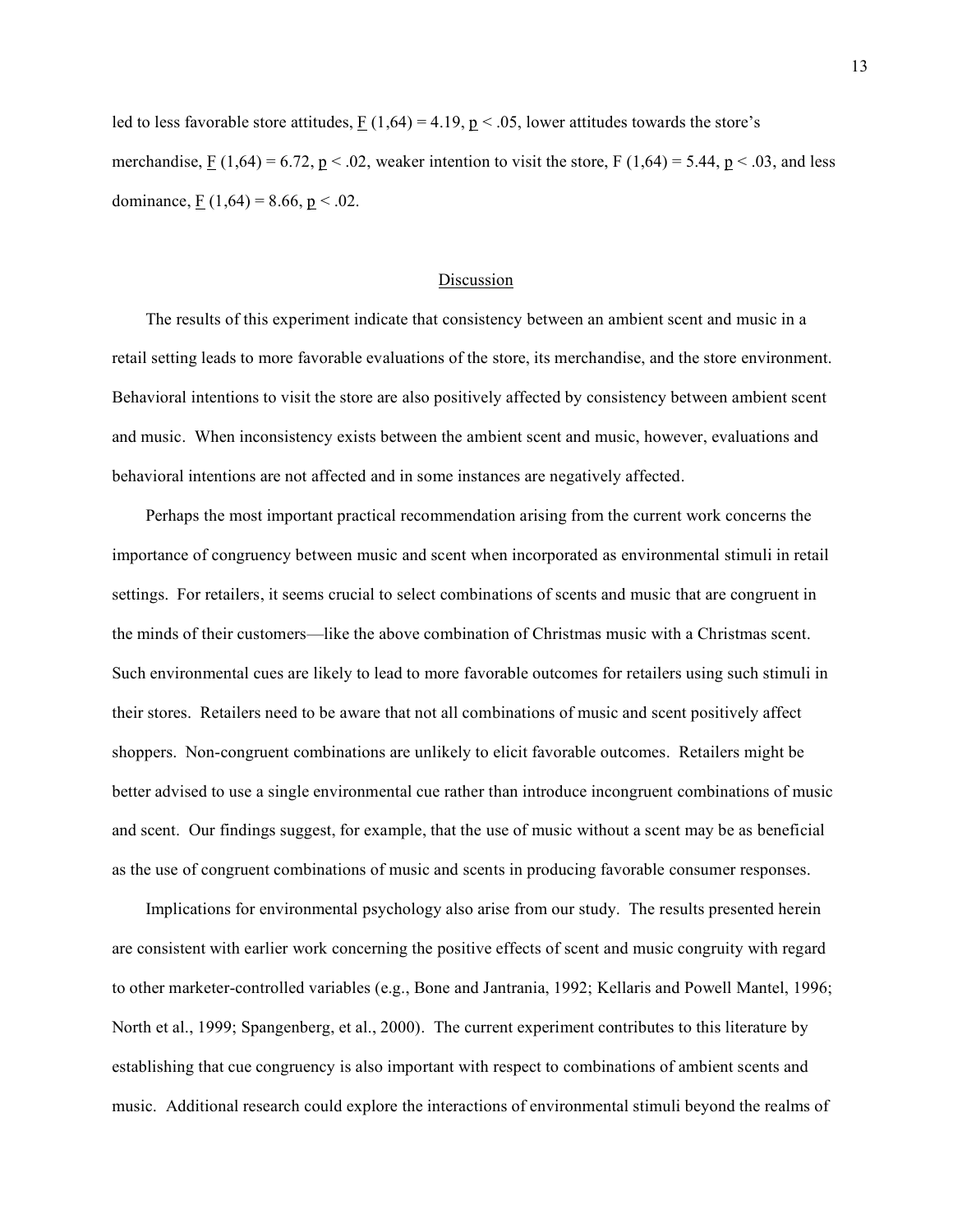scent and sound. For example, during the Christmas season environmental stimuli like lighting, color, and other ornamentation can offer practically important options for retailers and theoretically interesting factors for scholars to explore. More generally, an empirical understanding of the interactive effects of environmental stimuli, in addition to established main effects, would lend enormous practical and theoretical benefit to the science and practice of environmental psychology.

An interesting aspect of the current study is the absence of main effects for scent and music in the presence of significant interaction effects. This finding does not corroborate main effects reported in studies focusing on single environmental cues (e.g., Mitchell, Kahn, and Knasko 1995; Milliman 1982; 1986). While it is possible that the design of the study, which did not include an ambient scent condition that excluded music, disallowed a more rigorous test for a main effect of scent, the significant interactions highlight the importance of investigating the joint effect of multiple atmospheric cues.

Future research could explore further the nature of the effects reported in this paper. In the current experiment, a congruent combination of Christmas scent and Christmas music improved consumers' evaluations of a retailer, its environment and merchandise. A potential limitation of the current study is that it was conducted in a strictly controlled laboratory setting. An exploration of the magnitude of the observed effects in a field setting would certainly bolster the generalizability of the findings.

The findings may also be restricted seasonally in that the current experiment was conducted during the Christmas holiday shopping season. As such, two issues regarding the generalizability of these findings come to the fore: First, would the use of seasonally congruent scent and music have the same effect if employed at a time of year other than the holiday season in which the current study was conducted? Basic consistency theory would predict that a congruent combination of scent and music, incongruent with the time of year, would yield negative consumer responses. From a practical perspective this line of inquiry could help to address the issue of how early retailers should start decorating for Christmas—or any other holiday for that matter. A second question asks whether similar interactive effects of environmental stimuli hold for other holidays: Are the smells of hot dogs, apple pie and the playing of God Bless America on the Fourth of July of benefit to retailers? To extend the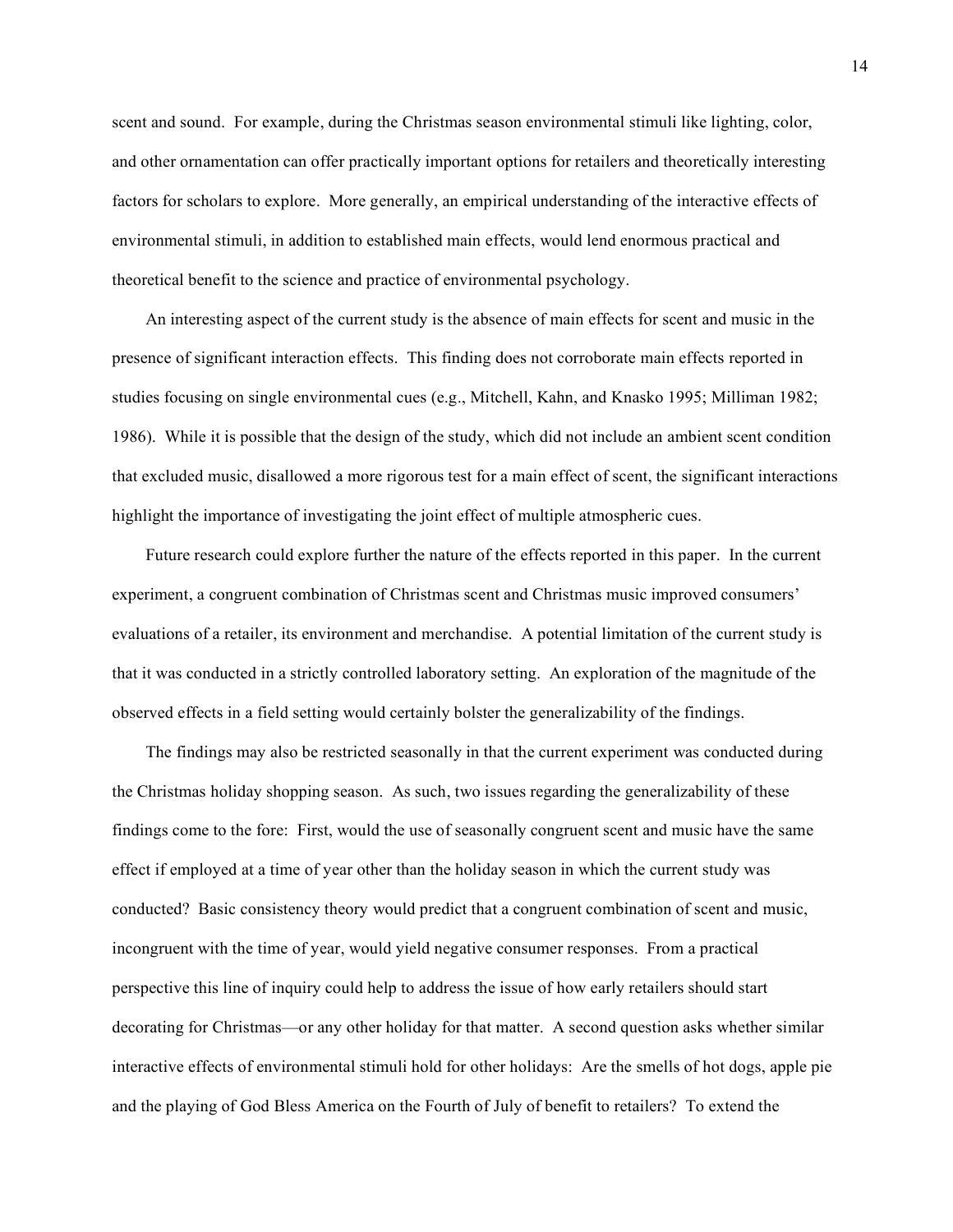findings of the current study, which contrasts a holiday-congruent scent with no scent in the presence of congruent and incongruent music, future studies should examine the interactions involving holidaycongruent scents versus holiday-incongruent scents.

In sum, modern-day retailers might do well to pay heed to Biblical wisdom drawn from the first Christmas. In heralding the birth of Jesus, angels sang and wise men provided fragrant gifts to the Child, thereby setting the stage for what would eventually constitute modern Christmas ambience. Our results suggest that wise retailers can act upon this lesson by blessing their customers with synchronized sound systems and scent diffusers, and in turn receive the blessing of strong holiday sales.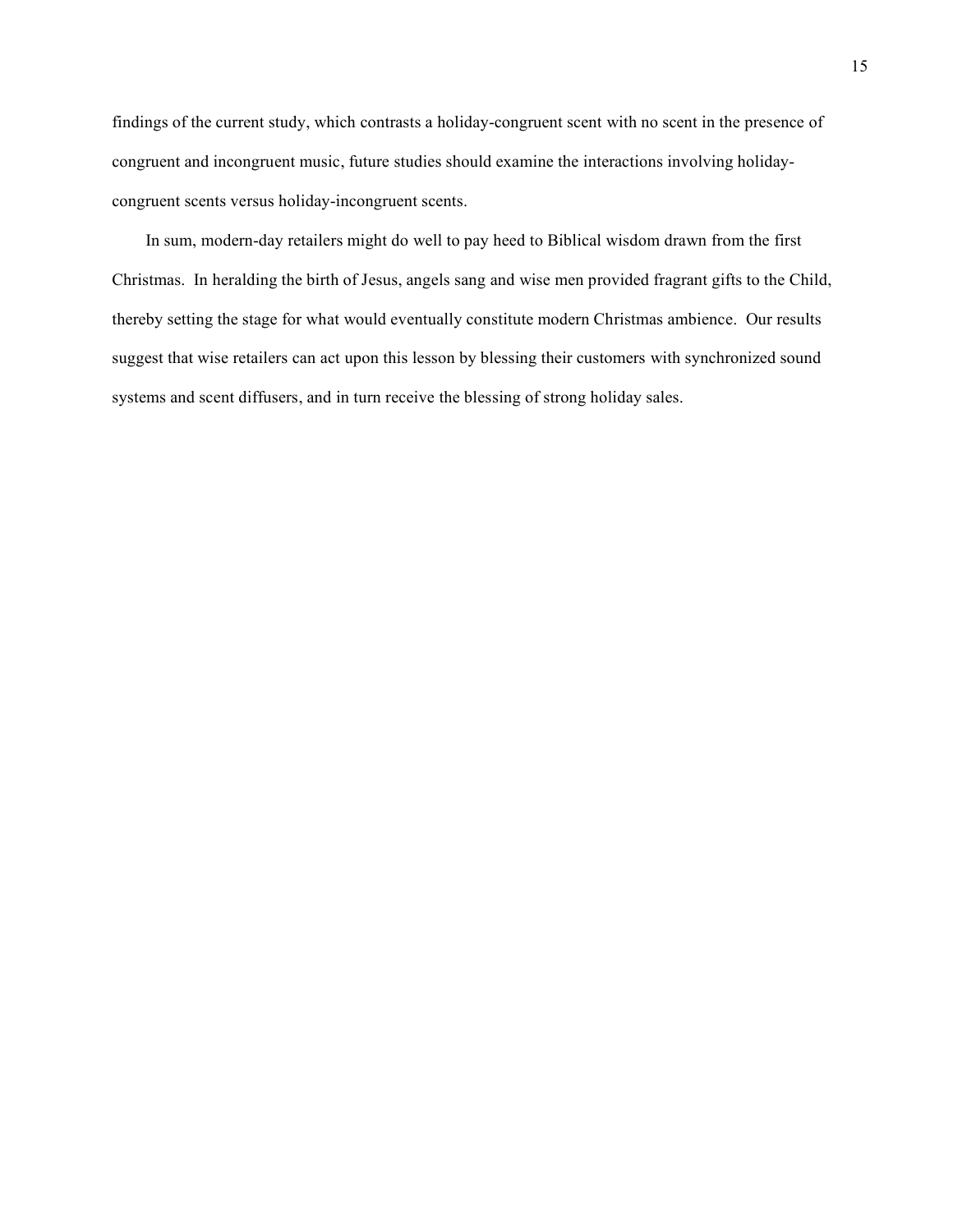#### References

- Bone Paula Fitzgerald Ellen Pam Scholder. Scents in the marketplace: Explaining a fraction of olfaction. Journal of Retailing 1999; 75 (2): 243-262.
- Bone Paula Fitzgerald Jantrania Swati. Olfaction as cue for product quality. Marketing Letters 1992; 3 (3): 289-296.
- Dawson S. Bloch Peter H. Ridgway N. M. Shopping motives, emotional states, and retail outcomes. Journal of Retailing 1990; 66 (4): 408-427.
- Donovan Robert J. Rossiter John R. Store atmosphere: An environmental psychology approach. Journal of Retailing 1982; 58 (1): 34-57.
- Dubé Laurette Chebat Jean-Charles Morin Sylvie. The effects of background music on consumers' desire to affiliate in buyer/seller interactions. Psychology and Marketing 1995; 12 (4): 305-319.
- Fisher J. D. Situation-specific variables as determinants of perceived environmental aesthetic quality and perceived crowdedness. Journal of Research in Personality 1974; 8: 177-188.
- Hung Kineta. Narrative music in congruent and incongruent TV advertising. Journal of Advertising 2000; 29 (1): 25-34.
- Kellaris James J. Altsech Moses B. The experience of time as a function of musical loudness and gender of listener. In: Sherry John F. Jr. Sternthal Brian, editors. Advances in Consumer Research, vol. 19. Provo, UT: Association for Consumer Research 1992: pp. 725-729.
- Kellaris James J. Kent Robert J. The influence of music on consumers' perceptions: Does time fly when you're having fun? Journal of Consumer Psychology 1992; 1 (4): 365-376.
- Kellaris James J. Kent Robert J. An exploratory investigation of responses elicited by music varying in tempo, tonality, and texture. Journal of Consumer Psychology 1993; 2 (4): 381-401.
- Kellaris James J. Powell Mantel Susan. Shaping time perceptions with background music: The effect of congruity and arousal on estimates of ad duration. Psychology and Marketing 1996; 13 (5): 501- 515.
- Kotler Philip. Atmosphere as a marketing tool. Journal of Retailing 1973; 49 (4): 48-63.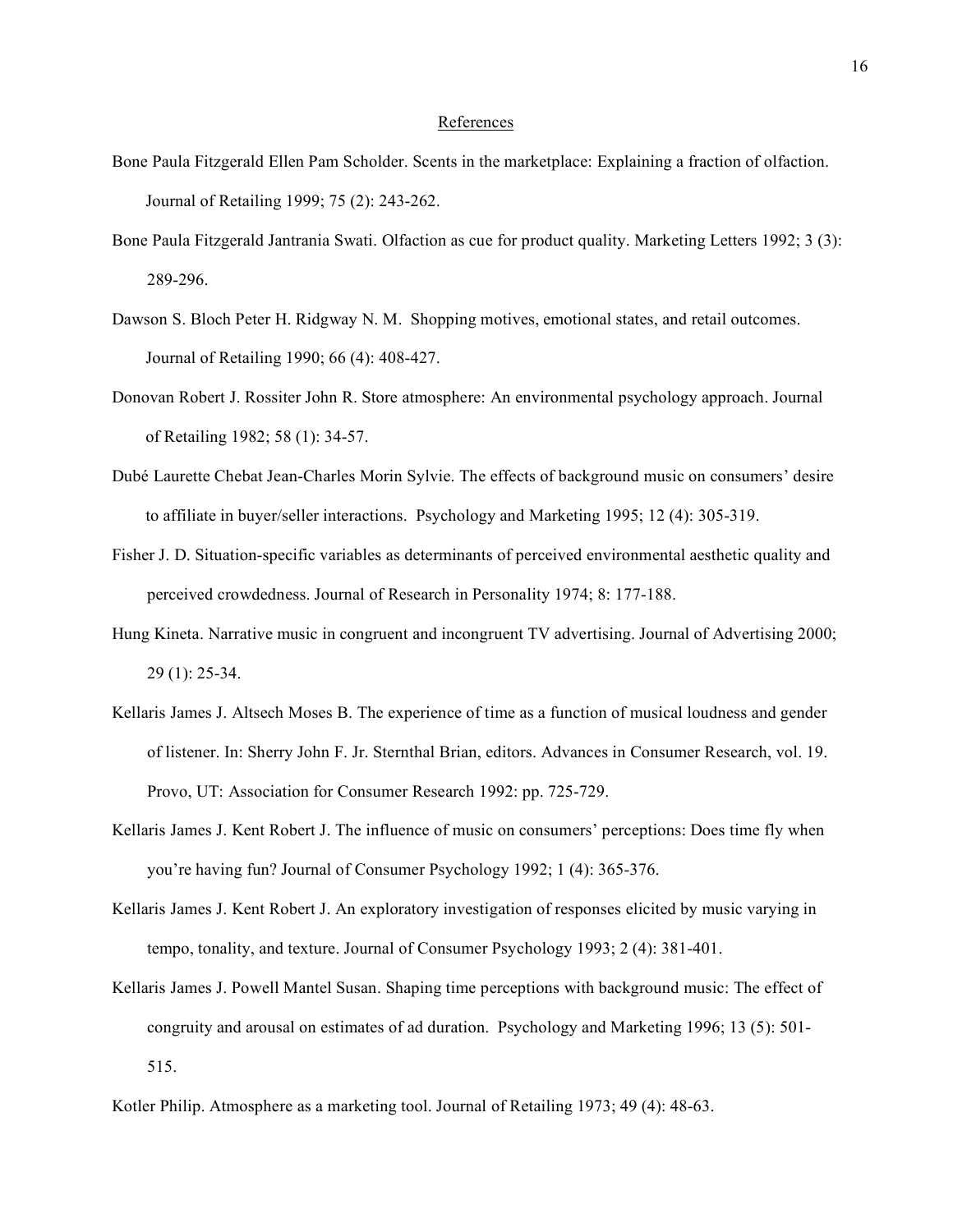- Machleit Karen A. Eroglu Sevgin A. Describing and measuring emotional response to shopping experience. Journal of Business Research 2000; 49 (2): 101-111.
- MacInnis Deborah J. Park C. Whan. The differential role of characteristics of music on high- and lowinvolvement consumers' processing of ads. Journal of Consumer Research 1991; 18 (3): 161-173.
- Mehrabian Albert Russell James. An approach to environmental psychology. Cambridge, MA: MIT Press, 1994.
- Miller C. Research reveals how marketers can win by a nose. Marketing News 1991; 25 (February 4): 1- 2.
- Milliman Ronald. The effects of background music upon the shopping behavior of supermarket patrons. Journal of Marketing, 1982; 46 (3): 86-91.
- Milliman Ronald. The influence of background music on the behavior of restaurant patrons. Journal of Consumer Research 1986; 13 (2): 286-289.
- Mitchell Deborah J. Kahn Barbara E. Knasko Susan. There's something in the air: Effects of congruent or incongruent ambient odor on consumer decision making. Journal of Consumer Research 1995; 22 (3): 229-238.
- Morrin Maureen Ratneshwar S. The impact of ambient scent on evaluation, attention, and memory for familiar and unfamiliar brands. Journal of Business Research 2000; 49 (2): 157-165.
- North Adrian C. Hargreaves David J. The effect of music on atmosphere and purchase intentions in a cafeteria. Journal of Applied Social Psychology 1998; 28 (24): 2254-2273.
- North Adrian C. Hargreaves David J. McKendrick Jennifer. The influence of in-store music on wine selections. Journal of Applied Pyschology 1999; 84 (2): 271-276.
- Pacelle Mitchell. Many people refuse to check in if a hotel has odors in the lobby. Wall Street Journal 1992; July 28: 1.
- Pomerantz Jeffrey. Perceptual organization in information processing. In: Kubovy Michael Pomerantz Jeffrey, editors. Perceptual Organization. Hillsdale, NJ: Erlbaum, 1981, pp. 141-180.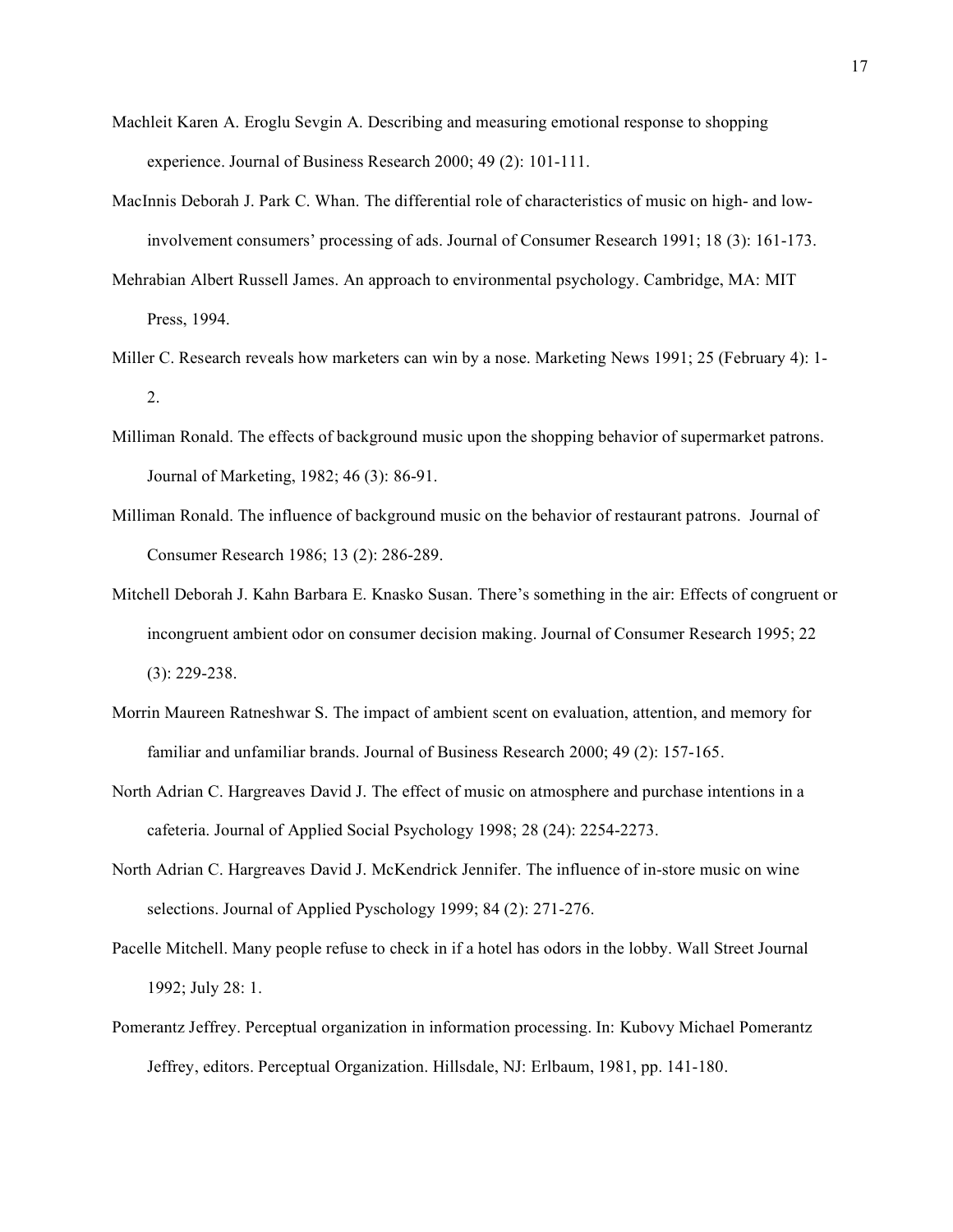- Sherman Elaine Mathur Anil Smith Ruth Belk. Store environment and consumer purchase behavior: Mediating role of consumer emotions. Psychology and Marketing 1997; 14 (4): 361-378.
- Spangenberg Eric R. Crowley Ayn E. Henderson Pamela W. Improving the store environment: Do olfactory cues affect evaluations and behaviors? Journal of Marketing 1996; 60 (2): 67-80.
- Spangenberg Eric R. Sprott David E. Grohmann Bianca Tracy Daniel L. Effects of gender-congruent ambient scent on approach and avoidance behaviors in a retail store. Unpublished manuscript 2003.
- Yalch Richard F. Spangenberg Eric R. An environmental psychological study of foreground and background music as retail atmospheric factors. In: Walle A. W., editor. AMA Educators' Conference Proceedings. Chicago, IL: American Marketing Association, 1988. pp. 106-110.
- Yalch Richard F. Spangenberg Eric R. Effects of store music on behavior. Journal of Consumer Marketing 1990; 7 (2): 55-63.
- Yalch Richard F. Spangenberg Eric R. Using store music for retail zoning: A field experiment. In: McAlister Leigh Rothschild Michael, editors. Advances in Consumer Research, vol. 10. Provo, UT: Association for Consumer Research, 1993. pp. 632-636.
- Yalch Richard F. Spangenberg Eric R. The effects of music in a retail setting on real and perceived shopping times. Journal of Business Research 2000; 49 (2): 139-147.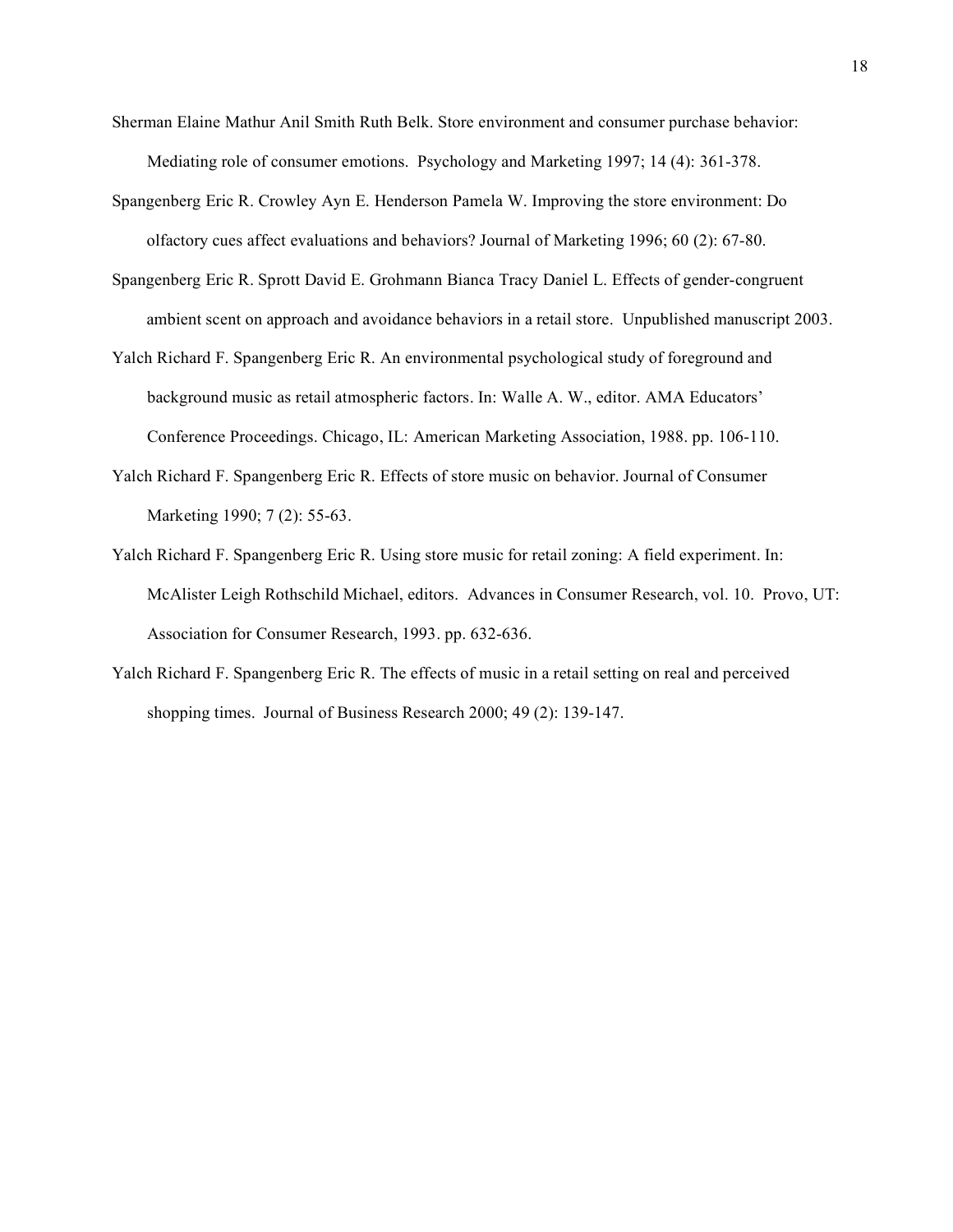| Dependent<br>Variable                     | Environmental Stimuli               |                                |                          |                                |                                |
|-------------------------------------------|-------------------------------------|--------------------------------|--------------------------|--------------------------------|--------------------------------|
|                                           | Non-Christmas Music                 |                                | Christmas Music          |                                | Univariate                     |
|                                           | N <sub>0</sub><br>Scent<br>$(n=40)$ | Christmas<br>Scent<br>$(n=26)$ | No.<br>Scent<br>$(n=15)$ | Christmas<br>Scent<br>$(n=49)$ | Interactions <sup>a</sup>      |
| Reactions to the Retailer and Merchandise |                                     |                                |                          |                                |                                |
| <b>Store Attitudes</b>                    | 6.59(1.55)                          | 5.76(1.70)                     | 5.27(2.17)               | 6.46(1.64)                     | $\underline{F}(1,126) = 9.52$  |
| Merchandise                               | 6.69(1.44)                          | 5.69(1.68)                     | 6.06(4.21)               | 6.65(1.53)                     | $\underline{F}(1,126) = 4.18$  |
| Likely to Visit                           | 6.85(1.86)                          | 5.69(2.13)                     | 5.40(2.44)               | 6.63(1.91)                     | $\underline{F}(1,126) = 9.42$  |
| Reactions to the Environment              |                                     |                                |                          |                                |                                |
| Pleasure                                  | 5.55(1.49)                          | 5.12(0.76)                     | 4.50(1.46)               | 5.68(1.53)                     | $\underline{F}(1,126) = 8.93$  |
| Arousal                                   | 4.61(1.41)                          | 4.21(1.13)                     | 4.16(1.70)               | 4.93(1.30)                     | $\underline{F}(1,126) = 5.05$  |
| Dominance                                 | 5.43(0.85)                          | 4.88(0.55)                     | 4.41(1.61)               | 5.41 (1.08)                    | $\underline{F}(1,126) = 15.69$ |
| Environment                               | 5.74(1.62)                          | 5.24(1.16)                     | 4.70 (1.98)              | 5.79(1.71)                     | $\underline{F}(1,126) = 6.44$  |

Table. Means and (standard deviations) for Experiment

a. There were no significant main effects for scents or music. All interactions are

significant,  $p < .05$ .